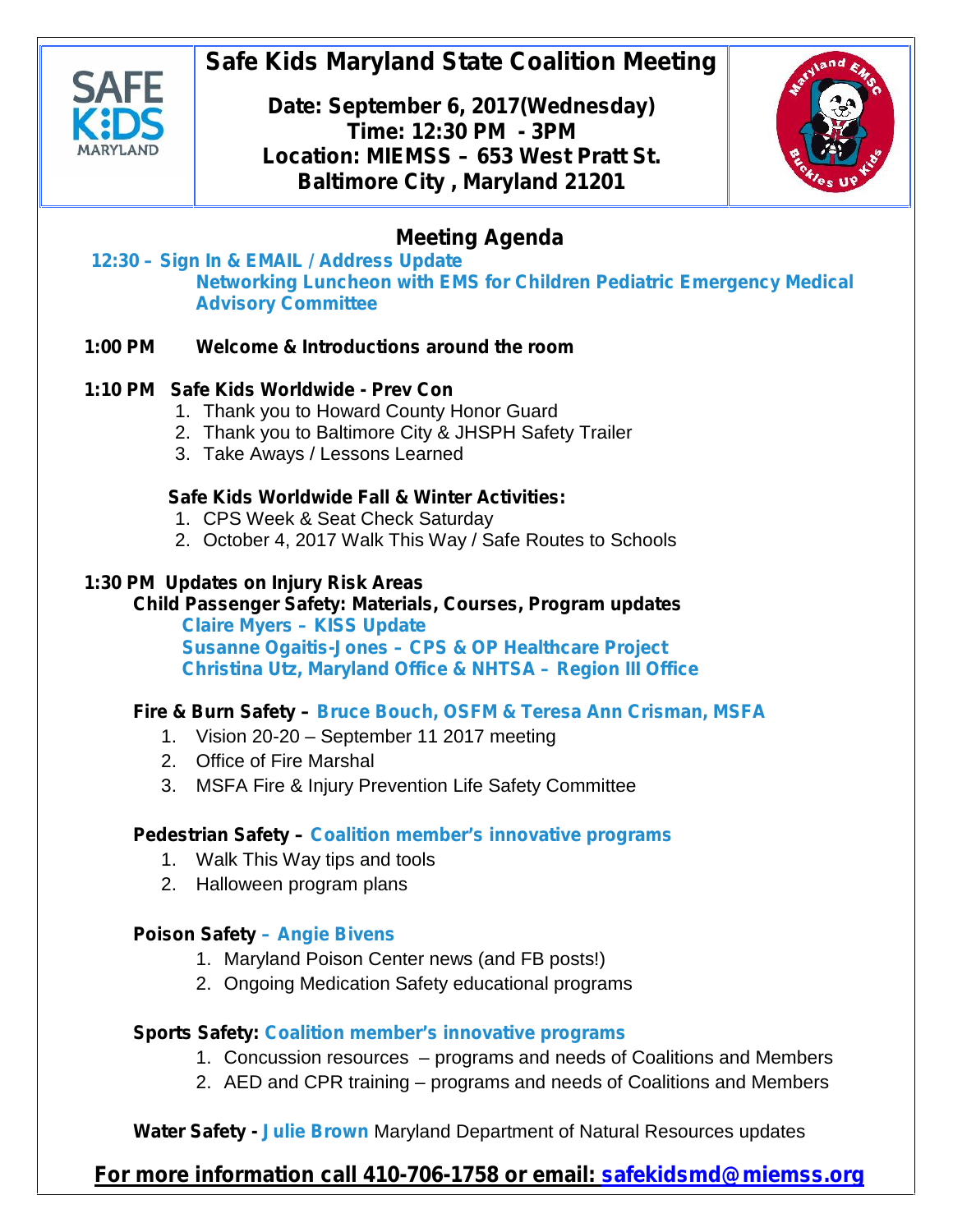

# **Safe Kids Maryland State Coalition Meeting**

**Date: September 6, 2017(Wednesday) Time: 12:30 PM - 3PM Location: MIEMSS – 653 West Pratt St. Baltimore City , Maryland 21201**



**2:00 PM Local Safe Kids Coalitions & Community Partner Updates**

**Baltimore City Coalition**

**Carroll County Coalition**

**Cecil County Community Partner**

**Frederick County Coalition**

**Garrett County Community Partner**

**Howard County Coalition**

**Montgomery County Coalition**

**Prince George's County Coalition**

**Washington County Coalition**

**ISO Community Partners for:** Anne Arundel County, Southern Maryland, Eastern Shore (central upper and lower or combined)

#### **2:15 Hands On Training and Teaching Kit Development:**

- **1. Emergency Ready Families – new EMSC teaching program Susanne Ogaitis Jones**
- **2. Heat Stroke Prevention – Outdoor Thermometer Display Susanne and Holly Trego**
- **3. PreK teaching tools – Burn**
- **4. PreK teaching tools - Poison**
- **5. Pop up tents and Pop up Toss games**

**For more information call 410-706-1758 or email: safekidsmd@miemss.org**